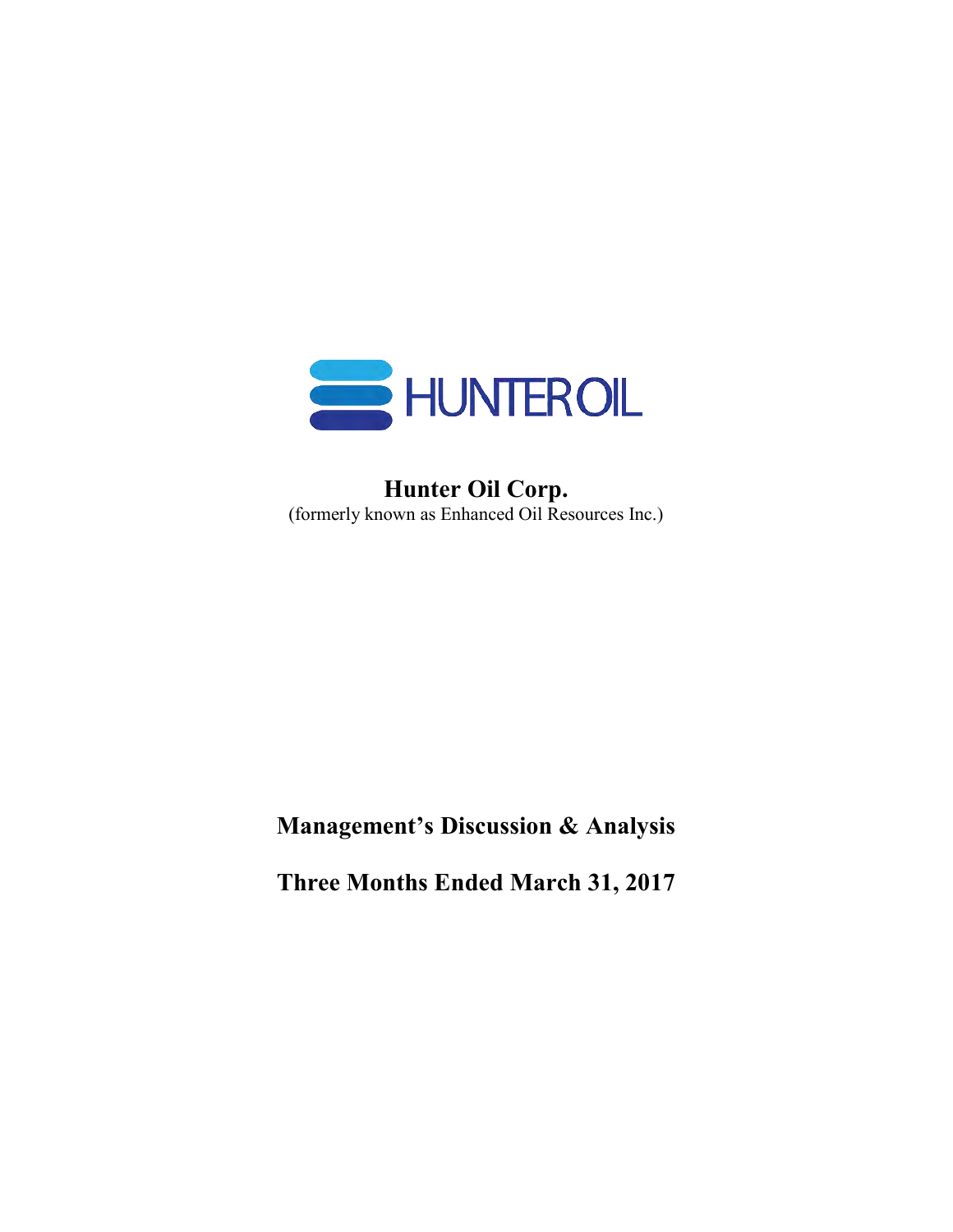#### **DATE AND BASIS OF INFORMATION**

Hunter Oil Corp., formally known as Enhanced Oil Resources Inc., is a company incorporated in British Columbia, Canada and is engaged, through its wholly-owned U.S. subsidiaries (collectively referred to as the "Company", "we", or "our"), in the acquisition, development, operation and exploitation of crude oil and natural gas properties in the Permian Basin in eastern New Mexico, United States.

The Company's corporate headquarters are located in Vancouver, Canada and its operational headquarters is located in Houston, Texas. Common shares of the Company are listed on the TSX Venture Exchange ("TSX-V") under the symbol "HOC" and quoted on the Over the Counter marketplace ("OTCQX") under the symbol "HOILF." The registered address of the office is Suite 940, 1040 West Georgia Street, Vancouver, British Columbia, V6E 4H1 Canada. Additional information relating to the Company can be found on the SEDAR website at [www.sedar.com.](http://www.sedar.com/)

Effective August 16, 2016, the Company changed its name to Hunter Oil Corp. Concurrently, its trading symbol on the TSX-V changed from "EOR" to "HOC" and its trading symbol on the OTCQX changed from "EORIF" to "HOILF."

#### **Liquidity and Going Concern**

While these unaudited interim condensed financial statements are prepared on the basis that the Company will continue to operate as a going concern, which assumes that the Company will be able to realize its assets and discharge its liabilities in the normal course of business for the twelve-month period following the date of these consolidated financial statements, certain conditions and events cast significant doubt on the validity of this assumption. For the three months ended March 31, 2017, the Company had negative cash flows from operations of approximately \$0.5 million and, at March 31, 2017, an accumulated deficit of approximately \$111.5 million. The Company also expects to incur further losses during the future development of its business. The Company's ability to continue as a going concern is dependent upon its ability to generate profitable production and to obtain additional funding from loans or equity financings or through other arrangements. Although the Company has been successful in obtaining financing, there is no assurance that it will be able to obtain adequate financing in the future or that such financing will be on terms acceptable to the Company.

These annual consolidated financial statements do not reflect the adjustments to the carrying values of assets and liabilities and the reported expenses and balance sheet classifications that would be necessary were the going concern assumption deemed to be inappropriate. These adjustments could be material.

#### **Basis of Presentation**

The following Management's Discussion and Analysis ("MD&A") is dated August 15, 2017 and should be read in conjunction with the Company's consolidated financial statements and related notes for the three months ended March 31, 2017, as well as the consolidated financial statements and related notes, and MD&A for the year ended December 31, 2016. The referenced consolidated financial statements have been prepared by management and approved by the Company's Board of Directors. Unless otherwise noted, all financial information presented herein has been prepared in accordance with International Financial Reporting Standards ("IFRS") as issued by the International Accounting Standards Board ("IASB").

All financial information is in US dollars, unless otherwise indicated.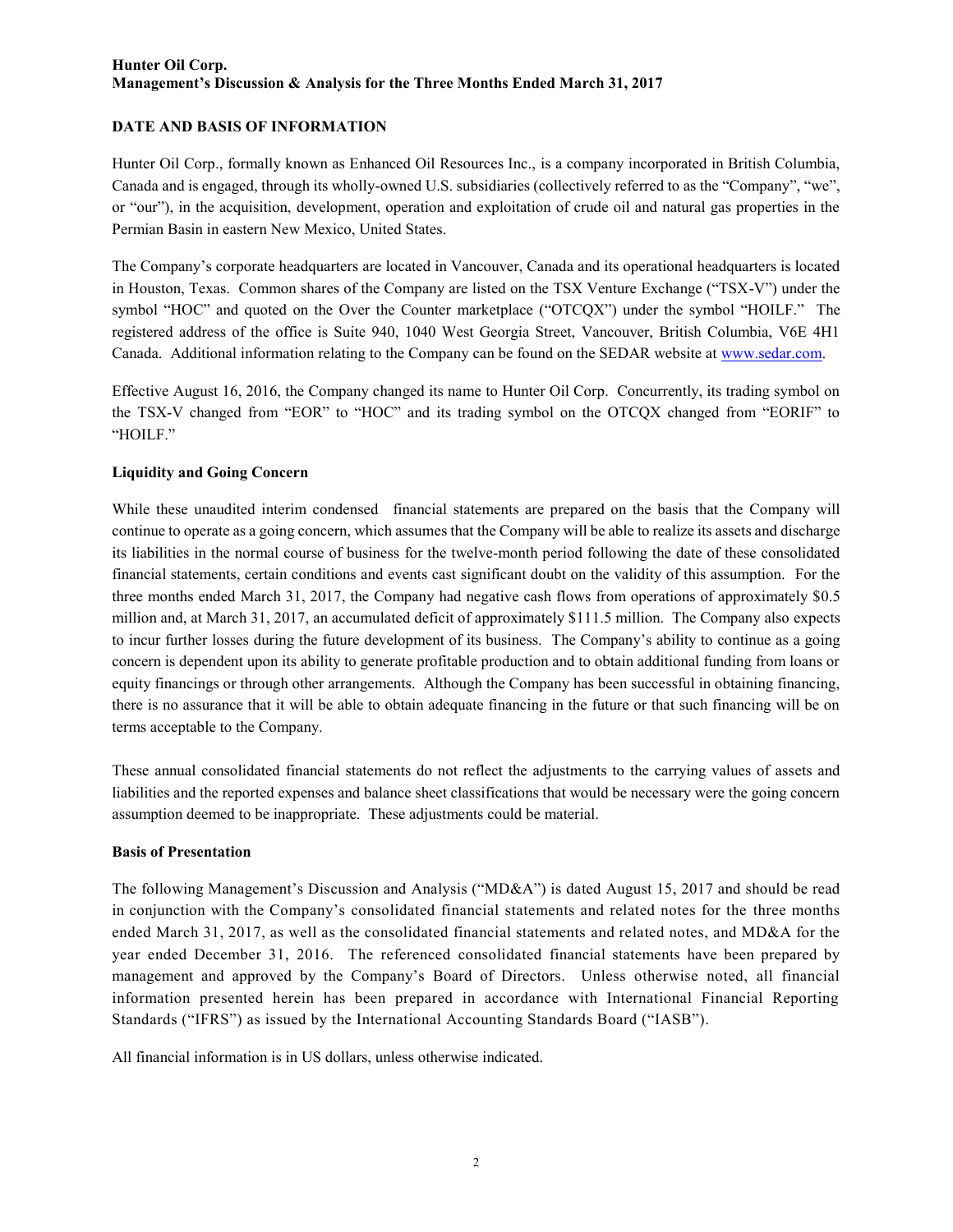#### **Non-IFRS Financial Measures**

Certain financial measures in this MD&A, namely netback, cash flow from operations, lifting costs and EBITDA are not prescribed, do not have a standardized meaning defined by IFRS and therefore may not be comparable with the calculation of similar measures by other companies.

Netbacks are used by the Company as a key measure of performance and are not intended to represent operating profit nor should they be viewed as an alternative to cash flow provided by operating activities, net earnings or other measures of financial performance calculated in accordance with IFRS. A netback is a per barrel (or mcf) computation determined by deducting royalties, production expenses, transportation and selling expenses from the oil or gas sales price to measure the average net cash received from the barrels or mcf sold.

Lifting costs include all production costs necessary to produce oil or gas, however exclude severance taxes.

EBITDA refers to income (loss) before income taxes, depletion, depreciation, amortization and accretion.

Please refer to the Abbreviations and Definitions section at the end of this document which lists abbreviations and definitions commonly referred to in the energy business and which may be used in this MD&A.

#### **BUSINESS OVERVIEW**

#### **Overview of Three Months Ended March 31, 2017**

**Crude Oil and Natural Gas Business Segment.** The Company has one reportable business segment, crude oil and natural gas production and development, with all activities located in the United States of America. As such, we produce oil and gas from Permian Basin crude oil fields located in eastern New Mexico. The New Mexico fields were purchased in 2007 ("Chaveroo Field" and "Milnesand Field") because they represented excellent candidates for future development based on estimates of substantial remaining original-oil-in-place ("OOIP"). The OOIP associated with these fields represents more than 300 million barrels, of which some estimates project as much as 20% of OOIP could remain recoverable. The Company's net proved reserves at December 31, 2016 and 2015, respectively, were 12.6 million and 6.2 million barrels of equivalents with a net present value of \$233.4 million and \$180.2 million respectively, using a 10% discount rate for both periods. This represented a 103.2% increase in reserves as of December 31, 2016.

**Subsidiaries and Operations.** The operations of the Company include Hunter Oil Corp. (the Parent Company) and its wholly-owned subsidiary, Hunter Oil Management Corp. ("HOMC") (formerly Ridgeway Petroleum (Florida), Inc.). HOMC includes the results of its wholly-owned subsidiaries, Hunter Oil Resources Corp. (formerly Enhanced Oil Resources USA Inc.), Milnesand Minerals Inc., Chaveroo Minerals Inc., and Hunter Oil Production Corp. ("HOPC") (formerly Arizona Resources Industries, Inc.). HOPC includes the results of its wholly-owned subsidiaries, Ridgeway Arizona Oil Corp. and EOR Operating Company. All intercompany amounts have been eliminated upon consolidation.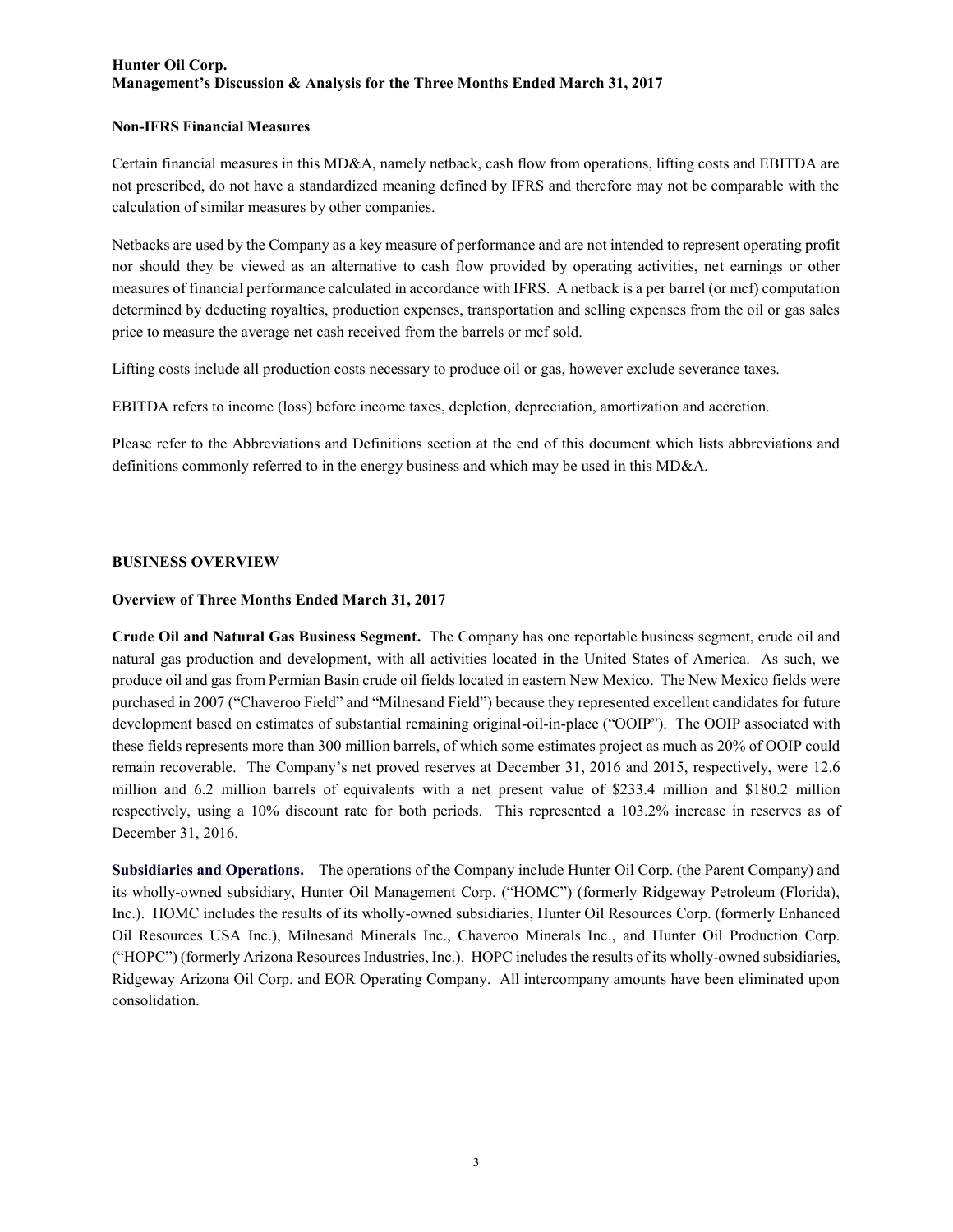#### **OVERALL PERFORMANCE**

| (In thousands of US dollars)          | <b>Three Months Ended</b><br>March 31, |        |      |         |  |  |  |  |
|---------------------------------------|----------------------------------------|--------|------|---------|--|--|--|--|
|                                       |                                        | 2017   | 2016 |         |  |  |  |  |
| Revenues                              |                                        |        |      |         |  |  |  |  |
| Oil and gas sales                     | \$                                     | 457    | \$   | 236     |  |  |  |  |
| Less royalties                        |                                        | (96)   |      | (51)    |  |  |  |  |
| Revenues, net of royalties            |                                        | 361    |      | 185     |  |  |  |  |
| Expenses                              |                                        |        |      |         |  |  |  |  |
| Operating and production costs        |                                        | 319    |      | 168     |  |  |  |  |
| Workover expenses                     |                                        | 41     |      | 21      |  |  |  |  |
| General and administrative            |                                        | 600    |      | 685     |  |  |  |  |
| Loss on disposition of assets         |                                        | 22     |      |         |  |  |  |  |
| Depreciation and depletion            |                                        | 180    |      | 191     |  |  |  |  |
| Accretion                             |                                        | 111    |      | 96      |  |  |  |  |
| Other, net                            |                                        | 33     |      | 58      |  |  |  |  |
| Foreign currency translation gain     |                                        |        |      | (1)     |  |  |  |  |
| Total expenses                        |                                        | 1,306  |      | 1,218   |  |  |  |  |
| Net comprehensive loss for the period | \$                                     | (945)  | \$   | (1,033) |  |  |  |  |
| Loss per share - basic and diluted    | \$                                     | (0.12) | \$   | (0.65)  |  |  |  |  |

#### **Consolidated Statements of Operations and Comprehensive Loss:**

Results of operations for the three months ended March 31, 2017, included crude oil and natural gas sales revenues of \$0.5 million, and a net loss of \$0.9 million, compared to revenues of \$0.2 million and a net loss of \$1.0 million for the three months ended March 31, 2016. Per share losses (basic and fully diluted) were \$0.12 and \$0.65 for the three months ended March 31, 2017 and 2016, respectively. Cash used in operating activities for the three months ended March 31, 2017 was \$0.5 million compared to \$0.9 million in 2016, a decrease of \$0.4 million.

#### **DISCUSSION OF OPERATIONS**

#### **Revenues**

Gross sales of crude oil and natural gas in the first three months of 2017 increased \$0.2 million, or 93.6 %, when compared to the same period in 2016. The increase is due to a 63.8% increase in the average price received for commodity sales (\$46.19 per Boe in 2017 compared to \$28.19 per Boe during the same three months in the prior year) coupled with ana 18.1% increase in sales volumes (9,893 Boe's in 2017 compared to 8,378 Boe's in the prior year).

#### **Operating Costs, Production Costs and Netback**

Our efforts have been focused on increasing oil recovery from legacy oil fields, which normally reflect higher operating costs than fields with newly established production. Since a majority of the Company's properties are older oil fields, we expect that operating costs will always be relatively higher due to the higher frequency of workovers, increasing compliance costs associated with increased regulatory activity and higher maintenance costs pending additional field development.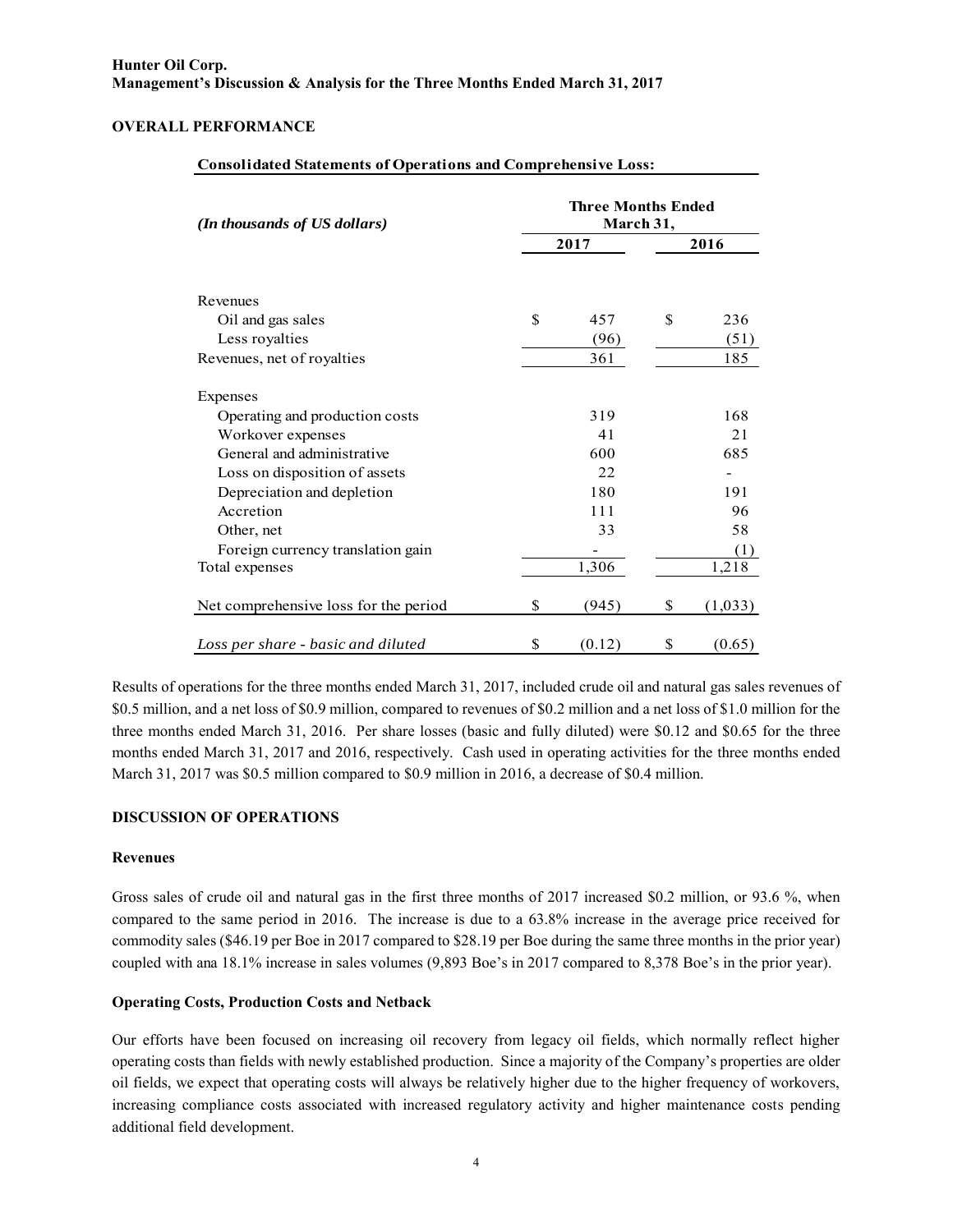*Operating and Production Costs*: Operating and production costs for the three months ended March 31, 2017, increased approximately \$0.15 million (or 89.9%) to \$0.32 million, compared to \$0.17 million for 2016. The increase in costs is primarily due to the activity of eight wells that were acquired during 2016 and brought online coupled with the reactivation of wells in both the Milnesand and the Chaveroo fields.

*Workover Expenses*: Workover expenses were \$0.04 million and \$0.02 million for the three months ended March 31, 2017 and 2016, respectively.

*Netback*: Operating netback was \$1.06 and \$1.54 income per Boe for the three months ended March 31, 2017 and 2016, respectively.

#### **General and Administrative**

General and administrative expenses were approximately \$0.6 million and \$0.7 million for the three months ended March 31, 2017 and 2016, respectively.

#### **Depreciation and Depletion**

Depreciation and depletion expense was \$0.2 million for both the three months ended March 31, 2017, and 2016.

#### **Accretion**

Accretion expense for both three-month periods ended March 31, 2017 and 2016, was \$0.1 million.

#### **Foreign Exchange Gain (Loss)**

The Company's functional currency and presentational currency, as determined under International Accounting Standard ("IAS") 21, *The Effects of Changes in Foreign Exchange Rates*, is the United States dollar. All of the Company's operating expenses and capital expenditures are paid in the United States dollar except for general and administrative expense of the Canadian parent entity and all historical equity issuances of the Canadian parent which are denominated in Canadian dollars. There will continue to be an impact from currency translation and exchange gains and losses, but we believe this translation will have a small impact on our financial results. The average Canadian/US dollar exchange rate was \$0.76 and \$0.73 for the three months ended March 31, 2017 and 2016, respectively.

# **EBITDA Reconciliation**

| (In thousands of US Dollars)              | <b>Three Months Ended</b><br>March 31, |                          |   |         |  |  |  |  |
|-------------------------------------------|----------------------------------------|--------------------------|---|---------|--|--|--|--|
|                                           | 2017                                   |                          |   | 2016    |  |  |  |  |
| Net comprehensive loss                    | S                                      | (945)                    | S | (1,033) |  |  |  |  |
| Adjustments:                              |                                        |                          |   |         |  |  |  |  |
| Loss on disposition of assets             |                                        | 180                      |   | 191     |  |  |  |  |
| Depreciation, depletion, and amortization |                                        | 111                      |   | 96      |  |  |  |  |
| Foreign currency translation (gain) loss  |                                        | $\overline{\phantom{0}}$ |   | (1)     |  |  |  |  |
| Financing costs and other, net            |                                        | 33                       |   | 58      |  |  |  |  |
| ERITDA                                    | S                                      | [62]                     |   | 689     |  |  |  |  |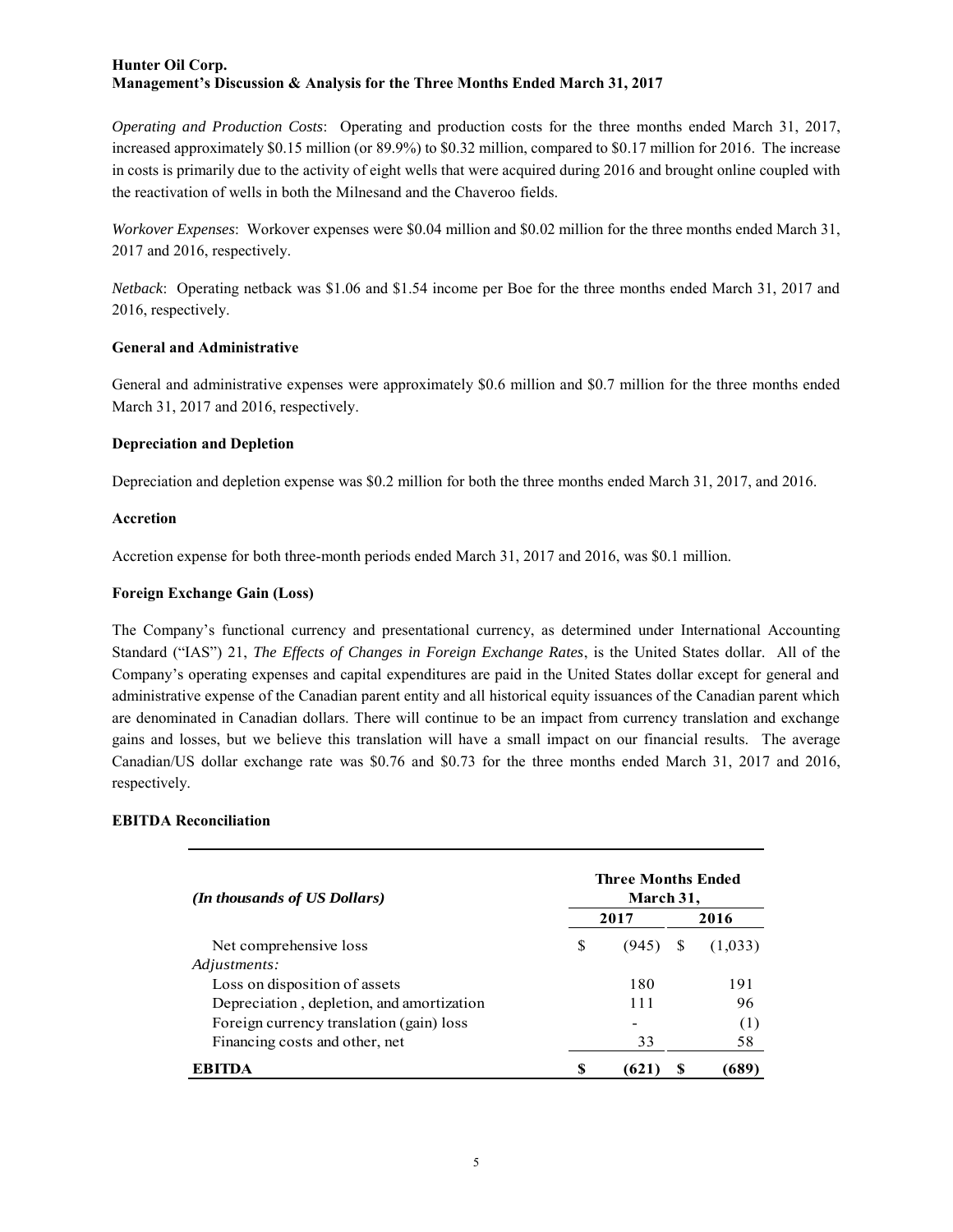**Operating Netback Analysis**

| $(In$ US dollars)                     |          | <b>Three Months Ended</b><br>March 31, |         |    |         |  |  |  |
|---------------------------------------|----------|----------------------------------------|---------|----|---------|--|--|--|
|                                       |          | 2017                                   | 2016    |    |         |  |  |  |
| Oil & Gas Sales Volumes               |          |                                        |         |    |         |  |  |  |
| Oil equivalent                        | Boe's    |                                        | 9,893   |    | 8,378   |  |  |  |
| Average prices $1$                    |          |                                        |         |    |         |  |  |  |
| Oil equivalent                        | \$/Boe   | S                                      | 46.19   | \$ | 28.19   |  |  |  |
| Less:                                 |          |                                        |         |    |         |  |  |  |
| Royalties, net <sup>2</sup>           | \$/Boe   |                                        | (9.71)  |    | (5.93)  |  |  |  |
| Production taxes                      | \$/Boe   |                                        | (3.00)  |    | (1.81)  |  |  |  |
| Production costs                      | \$/Boe\$ |                                        | (26.27) |    | (18.92) |  |  |  |
| Workover expense                      | \$/Boe   |                                        | (6.15)  |    |         |  |  |  |
| <b>Operating Netback</b> <sup>3</sup> | \$/Boe   |                                        | 1.06    | S  | 1.54    |  |  |  |

#### **Operating Netback Per Gross Boe:**

**1** Average prices are after deduction of transportation costs.

<sup>2</sup> Net of related production taxes.

<sup>3</sup> Operating netback equals crude oil and natural gas sales less royalties, The set of related production taxes.<br>
<sup>3</sup> Operating netback equals crude oil and natural gas sales less royalties,<br>
operating costs and transportation costs calculated on a Boe basis. Operating<br>
netheck does not have a sta <sup>3</sup> Operating netback equals crude oil and natural gas sales less royalties, operating costs and transportation costs calculated on a Boe basis. Operating netback does not have a standardized measure prescribed by IFRS and therefore may not be comparable with the calculations of similar measures for other companies.

#### **LIQUIDITY AND CAPITAL RESOURCES**

As of March 31, 2017, the Company had unrestricted cash of \$0.5 million and restricted cash balances of \$2.3 million.

On May 13, 2016, the Company closed a private placement of 6,470,000 common shares of the Company at a price of C\$0.50 per share to raise gross proceeds of US \$2.5 million. The intended use of proceeds is for operating expenses and general working capital.

During 2016, the Company received private placement proceeds of \$1.75 million. Total gross proceeds received from the private placement was \$2.5 million.

In order to provide the necessary funds to develop its projects, the Company is considering all available sources of financing to develop its projects, including equity, bank and mezzanine debt, asset sales and joint venture arrangements. The Company expects that financing of drilling activities will require dilution of equity interests or higher cost debt financing and will require that the development of these fields command a high rate of return on investment. The Company will continue to focus on operations activities that further its objectives of positive operating cash flows and increasing production in one or more of its oil fields.

While the 2016 consolidated financial statements are prepared on the basis that the Company will continue to operate as a going concern, which assumes that the Company will be able to realize its assets and discharge its liabilities in the normal course of business for the twelve-month period following the date of these consolidated financial statements, certain conditions and events cast significant doubt on the validity of this assumption. For the three months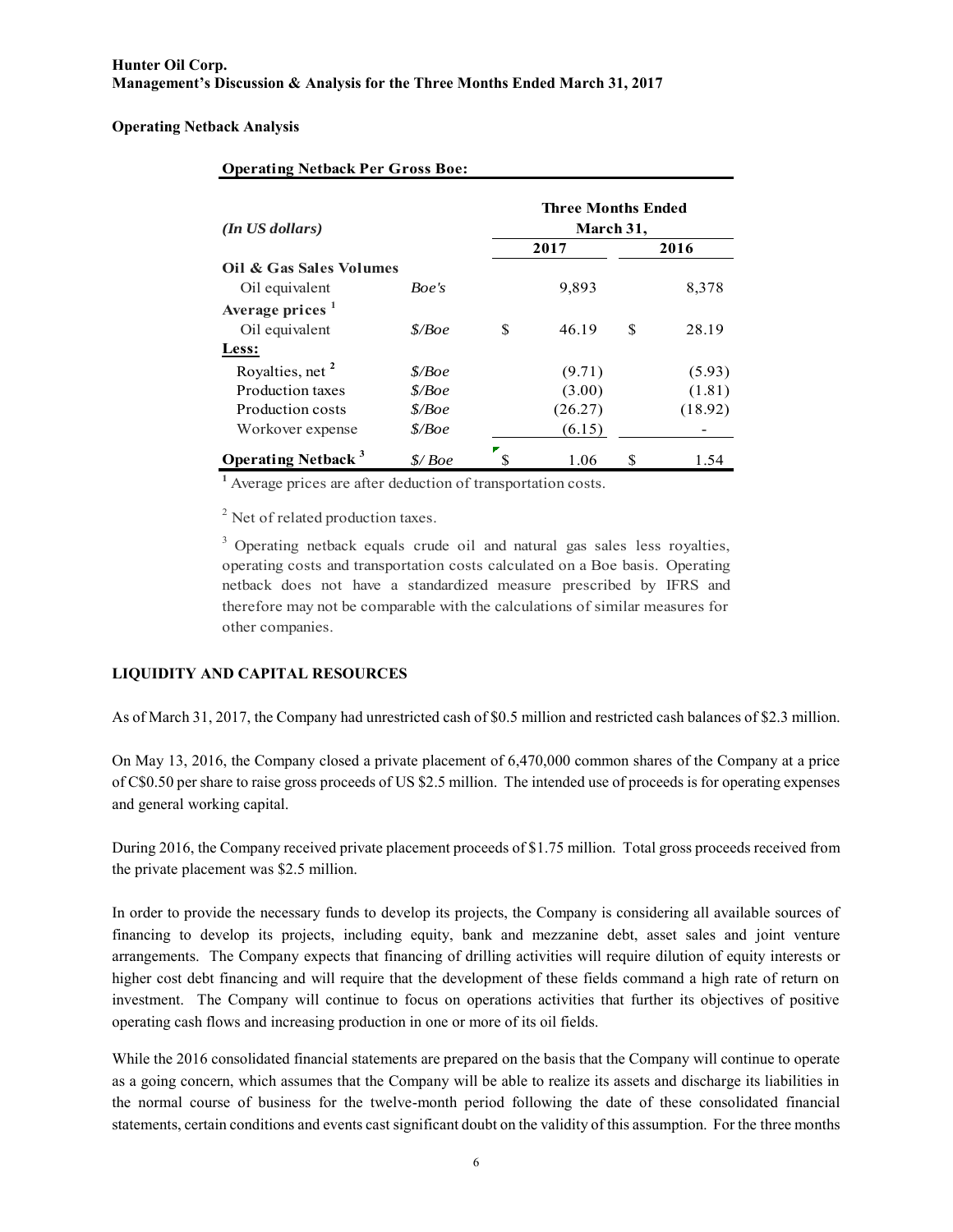ended March 31, 2017, the Company had negative cash flows from operations of approximately \$0.5 million and, at March 31, 2017, an accumulated deficit of approximately \$111.5 million. The Company also expects to incur further losses during the future development of its business. The Company's ability to continue as a going concern is dependent upon its ability to generate profitable production and to obtain additional funding from loans or equity financings or through other arrangements. Although the Company has been successful in obtaining financing, there is no assurance that it will be able to obtain adequate financing in the future or that such financing will be on terms acceptable to the Company.

# **QUARTERLY RESULTS OF OPERATIONS AND SELECT FINANCIAL DATA**

## **Summary of Quarterly Information:**

#### **Quarterly Revenue, Loss and Earnings Per Share:**

| <b>Quarterly Revenue, Loss and Earnings Per Share:</b> |              |              |          |   |              |             |              |              |         |        |
|--------------------------------------------------------|--------------|--------------|----------|---|--------------|-------------|--------------|--------------|---------|--------|
| (In thousands except per share amounts)                |              |              |          |   |              |             |              |              |         |        |
|                                                        |              | 2015         |          |   |              | 2016        |              |              |         | 2017   |
|                                                        | Second       | Third        | Fourth   |   | First        | Second      | <b>Third</b> |              | Fourth  | First  |
| Revenues                                               | 394          | 372          | 325      |   | 236          | 317         | 407          |              | 455     | 457    |
| Net comprehensive income (loss)                        | $(1,335)$ \$ | $(1,099)$ \$ | (1, 424) | S | $(1,033)$ \$ | $(690)$ \$  | (1,147)      | <sup>8</sup> | (1,101) | (945)  |
| Per share - basic                                      | $(0.83)$ \$  | $(0.69)$ \$  | (0.89)   |   | $(0.65)$ \$  | $(0.12)$ \$ | (0.20)       | -S           | (0.19)  | (0.12) |
| Per share - diluted                                    | $(0.83)$ \$  | $(0.69)$ \$  | (0.89)   |   | $(0.65)$ \$  | (0.12)      | (0.20)       |              | (0.19)  | (0.12) |

Revenue varies directly with the average price of oil received and production volumes achieved. The following table summarizes the average received prices and gross production for the three-month periods indicated:

# **Quarterly Average Prices Received and Sales Volumes:**

| <b>Quarterly Average Prices Received and Sales Volumes:</b> |               | 2015              |        |                                     |               | 2016   |        | 2017    |
|-------------------------------------------------------------|---------------|-------------------|--------|-------------------------------------|---------------|--------|--------|---------|
|                                                             | <b>Second</b> | Third             | Fourth | First                               | <b>Second</b> | Third  | Fourth | First   |
| Average price received                                      | \$ 52.28      | $$43.34$ $$37.43$ |        | $$28.19$ \$ 39.96 \$ 39.58 \$ 43.77 |               |        |        | \$46.19 |
| Sales volume                                                | 7,535         | 8,571             | 8,704  | 8,378                               | 8,036         | 10,309 | 10.389 | 9,893   |

The quarterly table reflects operational activity arising from planned and unplanned activities, such as regulatory requirements, changes in prices, availability of oil field services and/or weather related downtime, thereby affecting the level of workover and maintenance activity in each of the oilfields. Crude oil sales decreased in the first quarter of 2017 principally due to the loss of production of a few wells that went offline during the period. The increase in crude oil sales in the fourth quarter of 2016 was due to the activity of eight wells brought online that were acquired during 2016 coupled with the reactivation of wells in both the Milnesand and the Chaveroo fields. The increase in crude oil sales in the third quarter of 2016 was due to the reactivation of wells in both the Milnesand and the Chaveroo fields. Crude oil sales volume decreased in the second quarter of 2016 principally due to an increase in crude storage. The decrease in crude oil sales volumes in the first quarter of 2016 was primarily due to weather related downtime in January 2016. The increases in crude oil sales volumes in the second, the third and the fourth quarters of 2015 were due to the reactivation of numerous wells in both the Milnesand and the Chaveroo fields.

The increase in revenue in the fourth quarter of 2016 was due to both higher sales volumes and higher oil prices. Revenue increased in the third quarter of 2016 due to higher sales volumes. Revenue increased in the second quarter of 2016 due to higher commodity prices received from oil sales. Revenue decreased in the first quarter of 2016 and the third and the fourth quarters of 2015 due to lower commodity prices received from oil sales.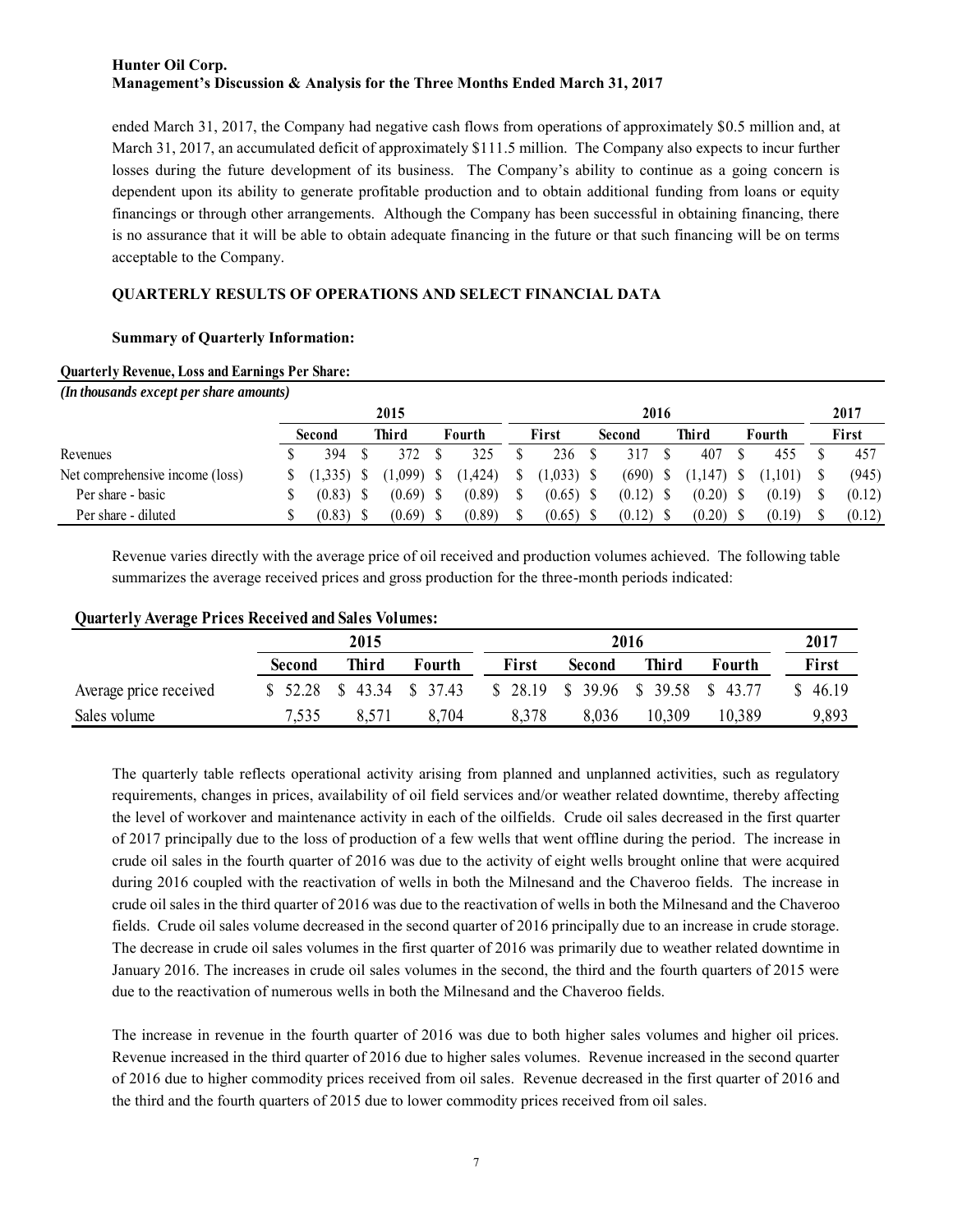#### **Equity Placements**

On May 13, 2016, the Company closed a private placement of 6,470,000 common shares of the Company at a price of C \$0.50 per share to raise gross proceeds of US \$2.5 million. The intended use of proceeds is for operating expenses and general working capital.

During 2016, the Company received private placement proceeds of \$1.75 million. Total gross proceeds received from the private placement was \$2.5 million.

# **Regulatory Compliance in New Mexico**

The Company's operating subsidiaries, primarily Ridgeway Arizona Oil Corp. ("Ridgeway") and EOR Operating Company, conduct their operations under the oversight of multiple federal and state agencies. The Company's Chaveroo field is operated by Ridgeway, which is both the federal and State of New Mexico operator of record. The Company's other principal oil field, Milnesand, is operated by EOR Operating Company, which is both the federal and State of New Mexico operator of record.

# **DISCLOSURE OF CONTROLS, PROCEDURES AND INTERNAL CONTROLS OVER FINANCIAL REPORTING**

As a TSX Venture Exchange issuer, the Company's officers are not required to certify the design and evaluation of operating effectiveness of the Company's disclosure controls and procedures ("DC&P") or its internal controls over financial reporting ("ICFR"). The Company maintains DC&P designed controls to ensure that information required to be disclosed in reports filed or submitted is accumulated and communicated to management, including the Chief Executive Officer and the Chief Financial Officer, as appropriate, to allow timely decisions regarding required disclosure. In addition, the Chief Executive Officer and the Chief Financial Officer have designed controls over financial reporting to provide reasonable assurance regarding the reliability of financial reporting and the preparation of consolidated financial statements for external purposes in accordance with generally accepted accounting principles. Due to its size, the small number of employees, the scope of its current operations, its limited liquidity and capital resources, there are inherent limitations on the Company's ability to design and implement on a cost effective basis the DC&P and ICFR procedures, the effect of which may result in additional risks related to the quality, reliability, transparency and timeliness of its interim filings and other reports. There have been no changes in ICFR during the three months ended March 31, 2017.

#### **OFF-BALANCE SHEET ARRANGEMENTS**

The Company does not have any special purpose entities nor is it party to any arrangements that would be excluded from the consolidated balance sheet.

# **RELATED PARTY TRANSACTIONS**

The Company paid approximately \$0.06 million in management fees to an entity controlled by the Company's Chief Executive Officer during the three months ended March 31, 2017 and 2016, respectively.

# **CRITICAL ACCOUNTING ESTIMATES**

Estimates and underlying assumptions are reviewed on an ongoing basis and involve significant estimation uncertainty which have a significant risk of causing adjustments to the carrying amounts of assets and liabilities. Revisions to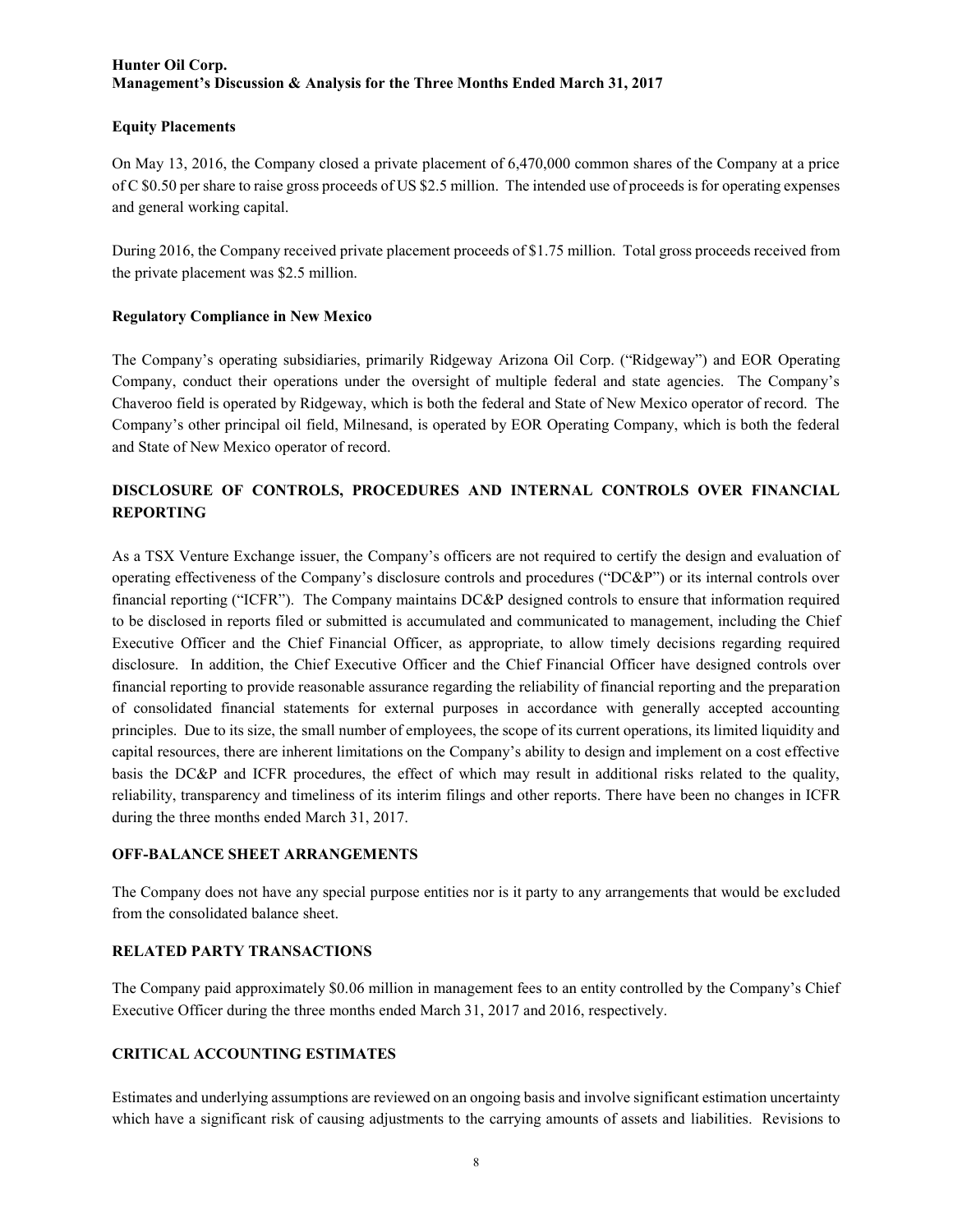accounting estimates are recognized in the year in which the estimates are reviewed and for any future years affected. Significant judgments, estimates and assumptions made by management in the consolidated financial statements are outlined below:

*Oil and natural gas reserves:* Certain depletion, depreciation, impairment and asset retirement obligation charges are measured based on the Company's estimate of proved and probable oil and gas reserves and resources. The estimation of proved and probable reserves and resources is an inherently complex process and involves the exercise of professional judgment. Oil and natural gas reserves have been evaluated at December 31, 2016 and December 31, 2015 by independent petroleum engineers in accordance with National Instruments 51-101 "*Standards of Disclosure for Oil and Gas Activities*".

Oil and natural gas reserve estimates are based on a range of geological, technical and economic factors, including projected future rates of production, estimated commodity prices, engineering data, and the timing and amount of future expenditures, all of which are subject to uncertainty. Assumptions reflect market and regulatory conditions existing at the reporting date, which could differ significantly from other points in time throughout the year, or future periods. Changes in market and regulatory conditions and assumptions can materially impact the estimation of net reserves and resources. *Impairment of assets:* The Company evaluates its assets for possible impairment at the CGU level. The determination of CGUs requires judgment in defining the smallest grouping of integrated assets that generate identifiable cash inflows that are largely independent of the cash inflows of other assets or groups of assets. The allocation of assets into CGUs has been determined based on similar geological structure, shared infrastructure, geographical proximity, commodity type, the existence of active markets, similar exposure to market risks, and the way in which management monitors the operations.

The recoverable amounts of CGUs and individual assets have been determined based on the higher of fair value less costs of disposal model and value in-use model. The key assumptions the Company uses in estimating future cash flows for recoverable amounts are: anticipated future commodity prices, expected production volumes, future operating and development costs, estimates of inflation on costs and expenditures, expected income taxes and discount rates. In addition, the Company considers the current environmental, social and governance issues affecting its property interests and operations, including the current legislative and regulatory activity affecting the permitting and approval of its projects and operations. Changes to these assumptions will affect the estimated recoverable amounts attributed to a CGU or individual assets and may then require a material adjustment to their related carrying value.

The decision to transfer exploration and evaluation assets to property and equipment is based on management's determination of a property's technical feasibility and commercial viability based on proved and probable reserves as well as related future cash flows.

Judgements are required to assess when impairment indicators exist and impairment testing is required. In determining the recoverable amount of assets, in the absence of quoted market prices, impairment tests are based on estimates of reserves, production rates, future oil and natural gas prices, future costs, discount rates, market value of land and other relevant assumptions.

The application of the Company's accounting policy for exploration and evaluation assets requires management to make certain judgements as to future events and circumstances as to whether economic quantities of reserves will be found so as to assess if technical feasibility and commercial viability has been achieved.

Judgements are made by management to determine the likelihood of whether deferred income tax assets at the end of the reporting period will be realized from future taxable earnings.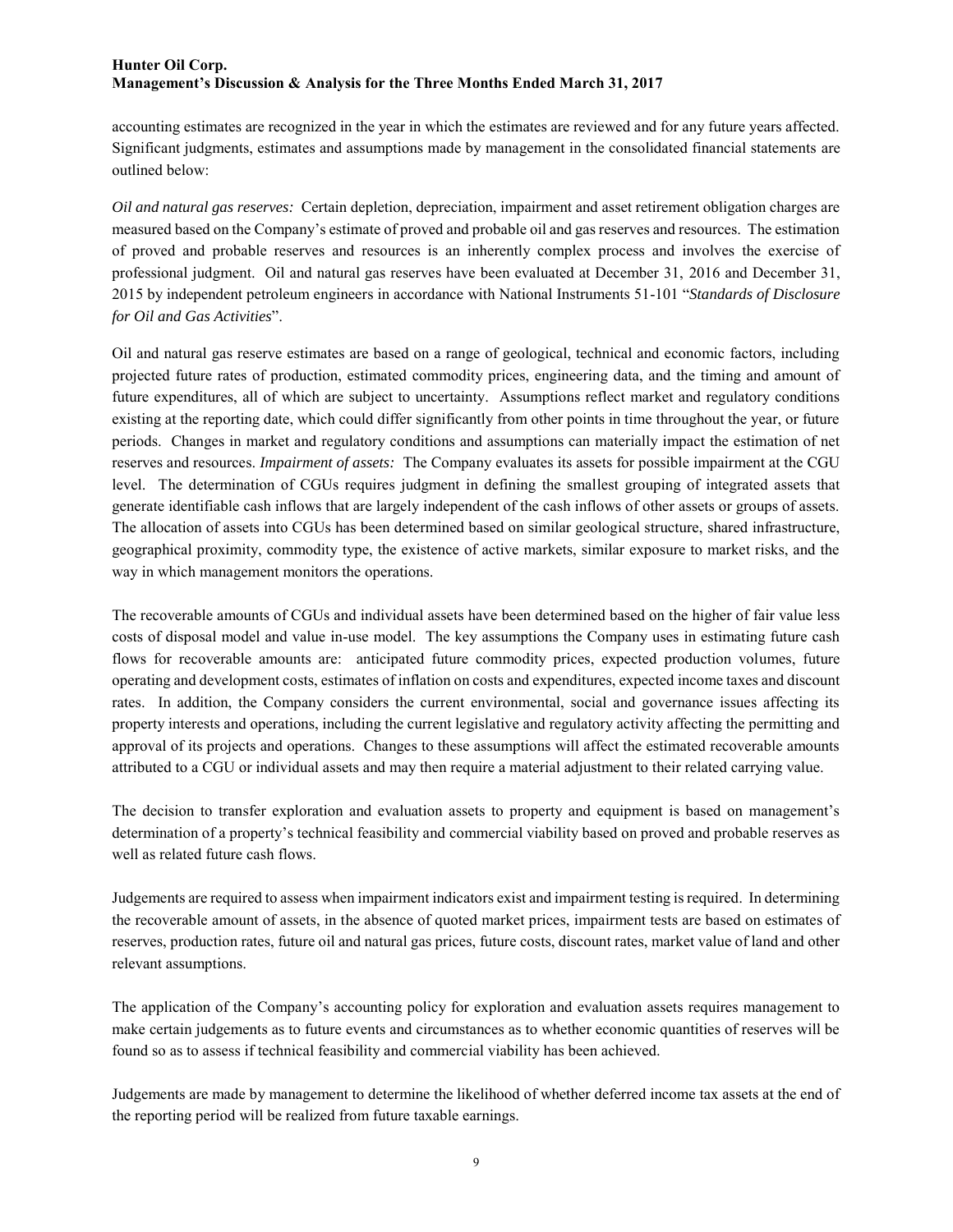*Asset retirement obligations:* The Company estimates and recognizes liabilities for future asset retirement obligations and restoration of exploration and evaluation assets, and for oil and gas development and producing assets. These provisions are based on estimated costs, which take into account the anticipated method and extent of restoration, technological advances and the possible future use of the asset. Actual costs are uncertain and estimates can vary as a result of changes to relevant laws and regulations, the emergence of new restoration techniques, operating experience and prices. The expected timing of future retirement and restoration may change due to these factors, as well as affect the estimates of reserve life. Changes to assumptions related to future expected costs, discount rates and timing may have a material impact on the amounts presented. The Company has chosen to use a risk-free rate for discounting asset retirement obligations.

## **POTENTIAL RISKS AND UNCERTAINTIES**

The resource industry is highly competitive and, in addition, exposes the Company to a number of risks. Resource exploration and development involves a high degree of risk, which even a combination of experience, knowledge and careful evaluation may not be able to overcome. It is also highly capital intensive and the ability to complete a development project may be dependent on the Company's ability to raise additional capital. In certain cases, this may be achieved only through joint ventures or other relationships, which would reduce the Company's ownership interest in the project. There is no assurance that development operations will prove successful.

# **SUBSEQUENT EVENTS**

On May 5, 2017, as a result of delinquent filing of its consolidated financial statements, the Company was issued a Cease Trade Order by the British Columbia Securities Commission (see the Company's press release dated May 8, 2017). The consolidated annual financial statements have now been filed and the Company will seek a revocation of the Cease Trade Order.

# **OTHER MD&A INFORMATION NOT DISCLOSED ELSEWHERE**

#### **Disclosure of Share Capital**

Authorized capital:

25 million preference shares of no par value Unlimited common shares of no par value

Issued and outstanding at August 15, 2017:

1,000 preference shares (held by a wholly-owned subsidiary of the Company) 8,070,871 common shares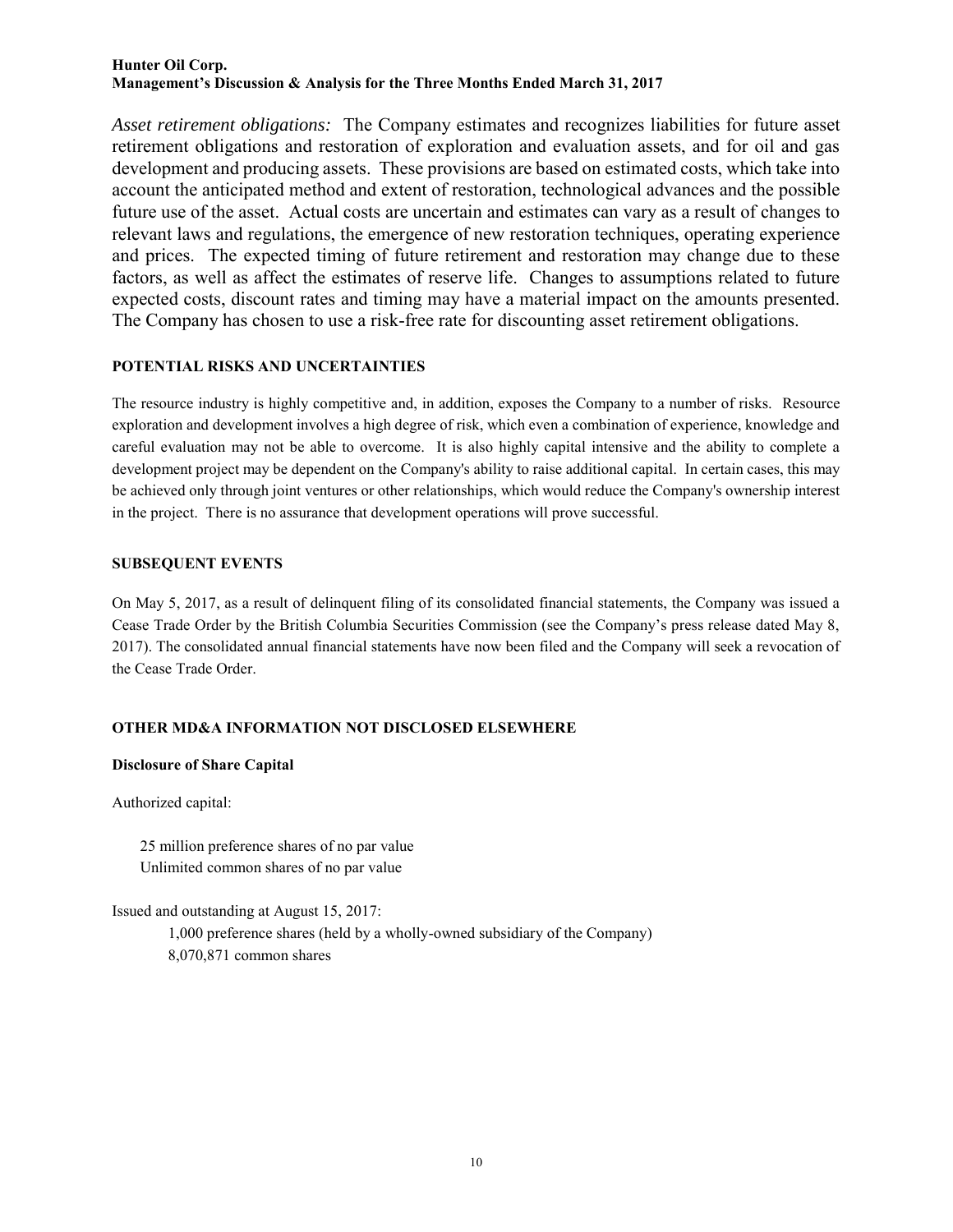#### **Forward-Looking Statements**

Certain statements contained in this Management's Discussion and Analysis and in certain documents incorporated by reference into this Management's Discussion and Analysis, contain estimates and assumptions which management are required to make regarding future events and may constitute forward-looking statements within the meaning of applicable securities laws. Management's assessment of future operations, drilling and development plans and timing thereof, other capital expenditures and timing thereof, methods of financing capital expenditures and the ability to fund financial liabilities, expected commodity prices and the impact on the Company, and the impact of the adoption of future changes in accounting standards may constitute forward-looking statements under applicable securities laws and necessarily involve risks including, without limitation, risks associated with oil and gas exploration, development, exploitation, the flexibility of capital funding plans and the source of funding therefore; production, marketing and transportation, loss of markets, volatility of commodity prices, the effect of the Company's risk management program, including the impact of derivative financial instruments; currency fluctuations, imprecision of reserve estimates, environmental risks, competition from other producers, inability to retain drilling rigs and other services, incorrect assessment of the value of acquisitions, failure to realize the anticipated benefits of acquisitions, the inability to fully realize the benefits of the acquisitions, delays resulting from or inability to obtain required regulatory approvals and ability to access sufficient capital from internal and external sources.

All statements other than statements of historical fact may be forward-looking statements. Forward-looking statements are often, but not always, identified by the use of words such as "seek", "anticipate", "plan", "continue", "estimate", "expect", "may", "will", "project", "predict", "potential", "targeting", "intend", "could", "might", "should", "believe" and similar other expressions. These statements involve known and unknown risks, uncertainties and other factors that may cause actual results or events to differ materially from those anticipated in such forwardlooking statements. The Company believes that the expectations reflected in these forward-looking statements are reasonable but no assurance can be given that these expectations will prove to be correct and such forward-looking statements included in, or incorporated by reference into, this MD&A should not be unduly relied upon. These statements speak only as of the date of this MD&A, as the case may be. The Company does not intend, and does not assume an obligation, to update these forward-looking statements, except as required by securities law.

In particular, this MD&A and the documents incorporated by reference include, but are not limited to, forward-looking statements pertaining to the following:

- the quantity of reserves and contingent resources;
- crude oil, natural gas,  $CO<sub>2</sub>$  and helium operations and production levels;
- capital expenditure programs, including drilling programs, asset retirement and abandonment activities and pipeline construction projects, and the timing and method of financing thereof;
- projections of market prices and costs;
- supply, demand and pricing for crude oil, natural gas, and  $CO<sub>2</sub>$ ;
- expectations regarding the Company's ability to raise capital and to continually add to reserves through acquisitions and development
- drilling inventory, drilling plans and timing of drilling, re-completion and tie-in of wells;
- plans for production facilities construction and completion and the timing and method of funding thereof;
- productive capacity of wells, anticipated or expected production rates and anticipated dates of commencement of production;
- drilling, completion and facilities costs;
- results of various projects of the Company;
- timing of receipt of regulatory approvals;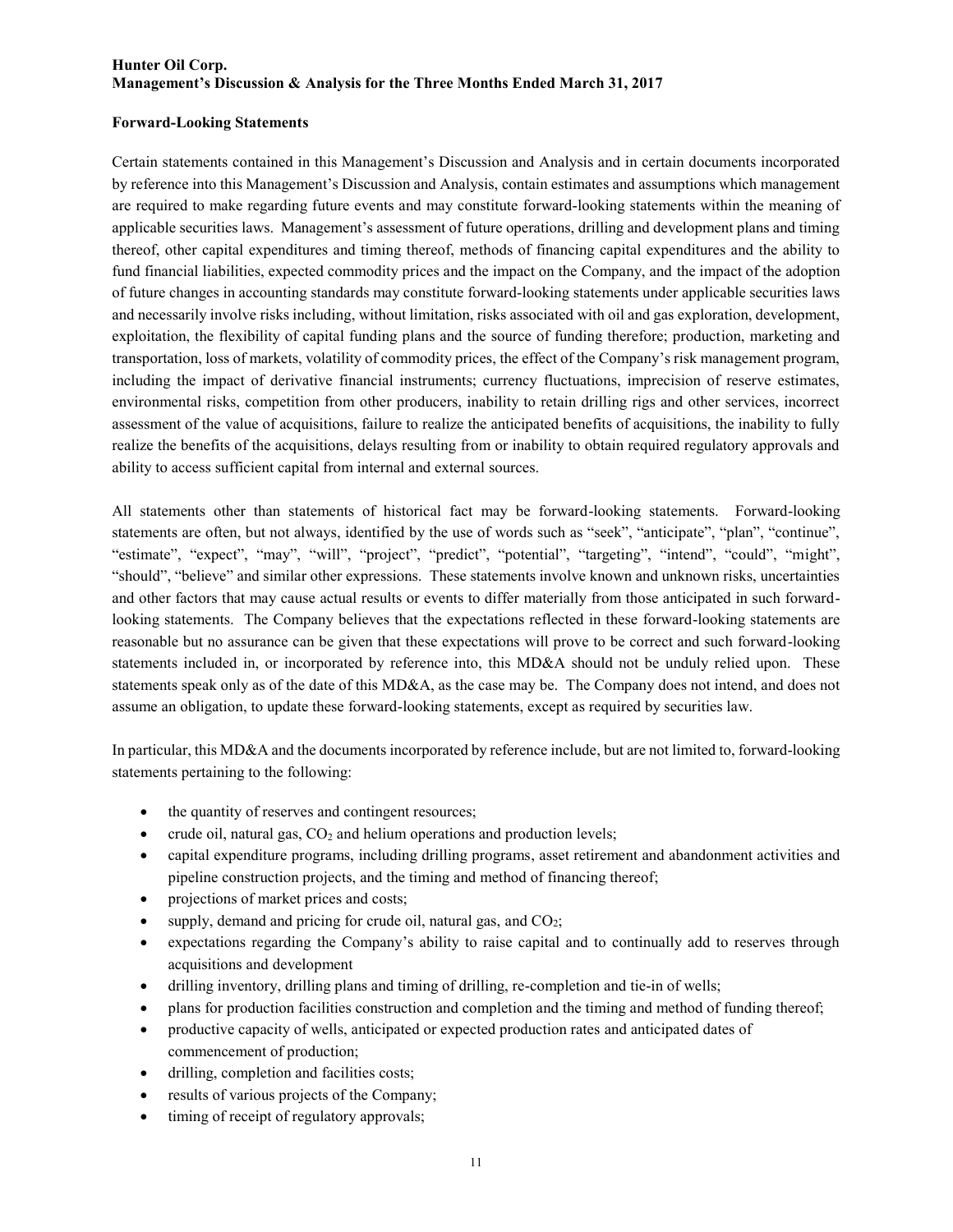- timing and effect of production increases and the related effect and timing on operating costs per BOE;
- ability to lower cost structure in certain projects of the Company;
- growth expectations within the Company;
- timing of development of undeveloped reserves;
- the tax horizon and tax related implications of the Company;
- supply and demand for oil, natural gas liquids and natural gas;
- the performance and characteristics of the Company's oil and natural gas properties;
- the Company's acquisition strategy, the criteria to be considered in connection therewith and the benefits to be derived therefrom;
- the impact of federal and state governmental regulation on the Company, either directly or relative to other oil and gas issuers of similar size;
- realization of the anticipated benefits of acquisitions and dispositions;
- weighting of production between different commodities;
- expected levels of royalty rates, production and workover costs, office field expenses, general and administrative costs, costs of services and other costs and expenses; and
- benefits or costs related to settlement of financial instruments
- treatment under government regulation and taxation, including carbon taxation regimes

Although the Company believes that the expectations reflected in the forward-looking statements are reasonable, there can be no assurance that such expectations will prove to be correct. The Company cannot guarantee future results, levels of activity, performance, or achievements. Moreover, neither the Company nor any other person assumes responsibility for the outcome of the forward-looking statements. Many of the risks and other factors are beyond the Company's control, which could cause actual results to differ materially from those anticipated in these forwardlooking statements as a result of risk factors as set forth, but not limited to, those below and elsewhere in this MD&A:

- volatility in market prices for oil, natural gas, and  $CO<sub>2</sub>$ ;
- liabilities and risks inherent in oil and natural gas operations;
- uncertainties associated with estimating reserves;
- competition for capital, acquisitions of reserves, undeveloped lands and skilled personnel;
- incorrect assessments of the value of acquisitions;
- incorrect assessments of the recoverability of asset costs and investments;
- geological, technical, drilling and processing problems; and
- governmental, regulatory and taxation regimes.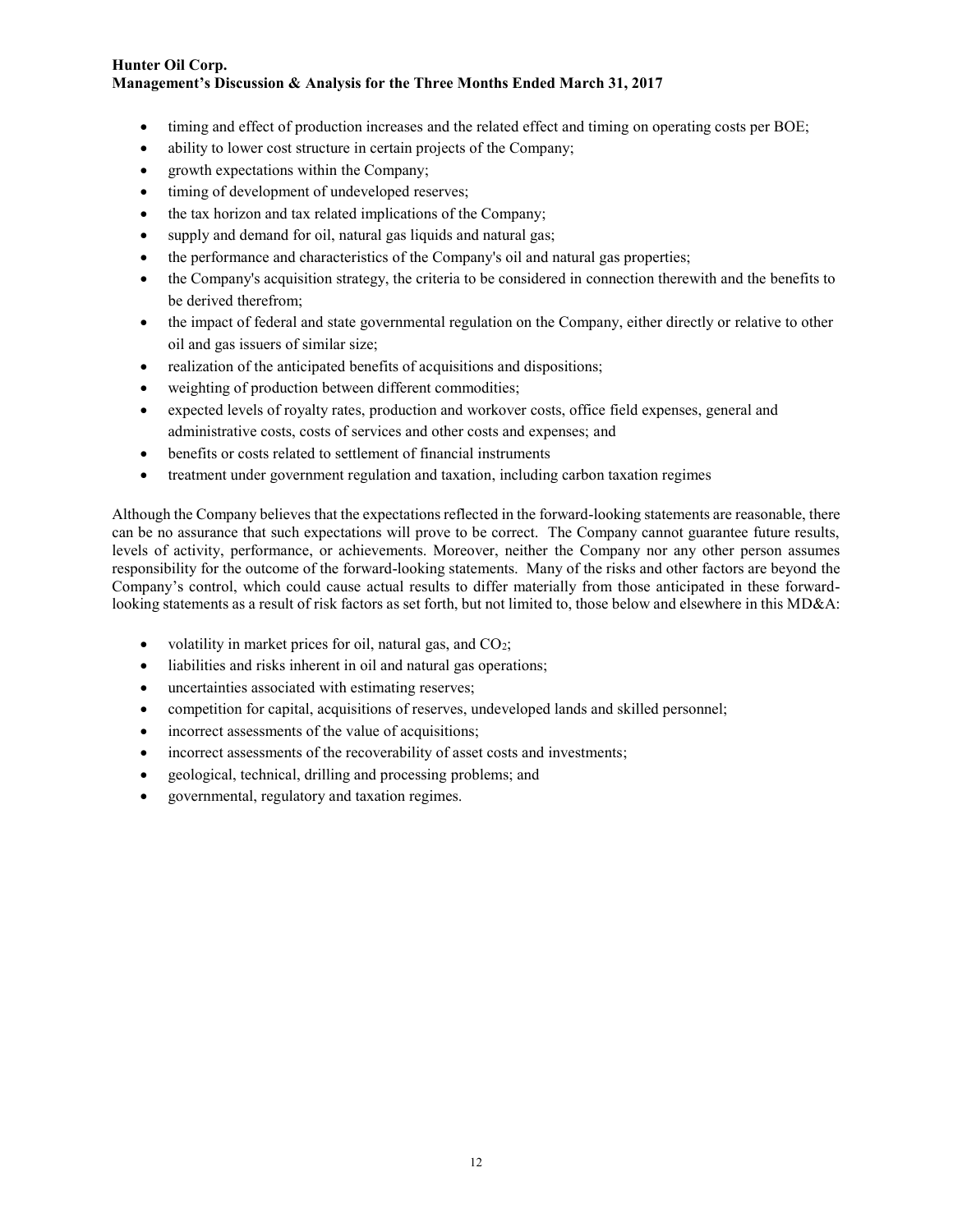#### **Hunter Oil Corp. Management's Discussion & Analysis for the Nine Months Ended September 30, 2016**

# **ABBREVIATIONS AND DEFINITIONS**

| <b>Crude Oil and Natural Gas Liquids</b>                 |                                                                |                                                                       | <b>Carbon Dioxide and Natural Gas</b>                                  |                                                                                                                                                                                                                                                                                                                                                                                                                                                                                                                                                                                                                                                                               |  |  |  |  |  |  |  |
|----------------------------------------------------------|----------------------------------------------------------------|-----------------------------------------------------------------------|------------------------------------------------------------------------|-------------------------------------------------------------------------------------------------------------------------------------------------------------------------------------------------------------------------------------------------------------------------------------------------------------------------------------------------------------------------------------------------------------------------------------------------------------------------------------------------------------------------------------------------------------------------------------------------------------------------------------------------------------------------------|--|--|--|--|--|--|--|
| Bbl<br>Bbls<br>BBls/d<br><b>BOEPD</b><br>MMbbls<br>Mbbls | barrel<br><b>barrels</b><br>barrels per day<br>million barrels | barrel of oil equivalent per day<br>thousand barrels                  | <b>Bcf</b><br>CO <sub>2</sub><br>Mcf<br>MMcf<br>Mcf/d<br>MMcf/d<br>Tcf | billion cubic feet<br>carbon dioxide<br>thousand cubic feet<br>million cubic feet<br>thousand cubic feet per day<br>million cubic feet per day<br>trillion cubic feet                                                                                                                                                                                                                                                                                                                                                                                                                                                                                                         |  |  |  |  |  |  |  |
| API                                                      |                                                                | American Petroleum Institute                                          |                                                                        |                                                                                                                                                                                                                                                                                                                                                                                                                                                                                                                                                                                                                                                                               |  |  |  |  |  |  |  |
| Boe                                                      |                                                                |                                                                       |                                                                        | Barrel of oil equivalent of natural gas and crude oil on the basis of one boe for six mcf of<br>natural gas and one boe for forty- two gallons of plant products (these conversion factor<br>are an industry accepted norm and is not based on either energy content or current prices).                                                                                                                                                                                                                                                                                                                                                                                      |  |  |  |  |  |  |  |
| Contingent resource                                      |                                                                | commercially recoverable.                                             |                                                                        | Those quantities of petroleum which are estimated, on a given date, to be potentially<br>recoverable from known accumulations, but which are not currently considered to be                                                                                                                                                                                                                                                                                                                                                                                                                                                                                                   |  |  |  |  |  |  |  |
| DD&A                                                     |                                                                | Depreciation, depletion and amortization                              |                                                                        |                                                                                                                                                                                                                                                                                                                                                                                                                                                                                                                                                                                                                                                                               |  |  |  |  |  |  |  |
| DOE                                                      |                                                                | United States Department of Energy                                    |                                                                        |                                                                                                                                                                                                                                                                                                                                                                                                                                                                                                                                                                                                                                                                               |  |  |  |  |  |  |  |
| <b>EBITDA</b>                                            |                                                                | referred to as 'cash flow from operations'                            |                                                                        | Income before income taxes, depletion, depreciation, amortization and accretion and often                                                                                                                                                                                                                                                                                                                                                                                                                                                                                                                                                                                     |  |  |  |  |  |  |  |
| <b>EOR</b>                                               |                                                                | that produced by primary or conventional improved-recovery methods.   |                                                                        | Enhanced oil recovery, typically any method of economically removing oil incremental to                                                                                                                                                                                                                                                                                                                                                                                                                                                                                                                                                                                       |  |  |  |  |  |  |  |
| MBoe                                                     |                                                                | 1,000 barrels of oil equivalent                                       |                                                                        |                                                                                                                                                                                                                                                                                                                                                                                                                                                                                                                                                                                                                                                                               |  |  |  |  |  |  |  |
| Net revenue                                              |                                                                | Gross revenue less all taxes, royalties and lease operating expenses. |                                                                        |                                                                                                                                                                                                                                                                                                                                                                                                                                                                                                                                                                                                                                                                               |  |  |  |  |  |  |  |
| NI 51-101                                                |                                                                | the Canadian Securities Administrators.                               |                                                                        | National Instrument 51-101 Standards of Disclosure for Oil and Gas Activities adopted by                                                                                                                                                                                                                                                                                                                                                                                                                                                                                                                                                                                      |  |  |  |  |  |  |  |
| Primary recovery                                         |                                                                | movement of well fluids.                                              |                                                                        | Production in which only existing natural energy sources in the reservoir provide for                                                                                                                                                                                                                                                                                                                                                                                                                                                                                                                                                                                         |  |  |  |  |  |  |  |
| Permian Basin                                            |                                                                | eastern New Mexico.                                                   |                                                                        | A large crude oil and natural gas producing area representing a sedimentary basin dating<br>from the Permian geologic period and covering an area extending from West Texas to                                                                                                                                                                                                                                                                                                                                                                                                                                                                                                |  |  |  |  |  |  |  |
| Reserves                                                 |                                                                | 51-101.                                                               |                                                                        | Estimated remaining quantities of oil and natural gas and related substances anticipated to<br>be recoverable from known accumulations, from a given date forward based on (i) analysis<br>of drilling, geophysical and engineering data; (ii) the use of established technology; (iii)<br>specified economic conditions, which are generally accepted as being reasonable, and shall<br>be disclosed; and (iv) a remaining reserve life of 50 years. These definitions and disclosures<br>are in accordance with the definitions, procedures and standards contained in the Canadian<br>Oil and Gas Evaluation (COGE) Handbook and the Canadian Securities Administrators NI |  |  |  |  |  |  |  |